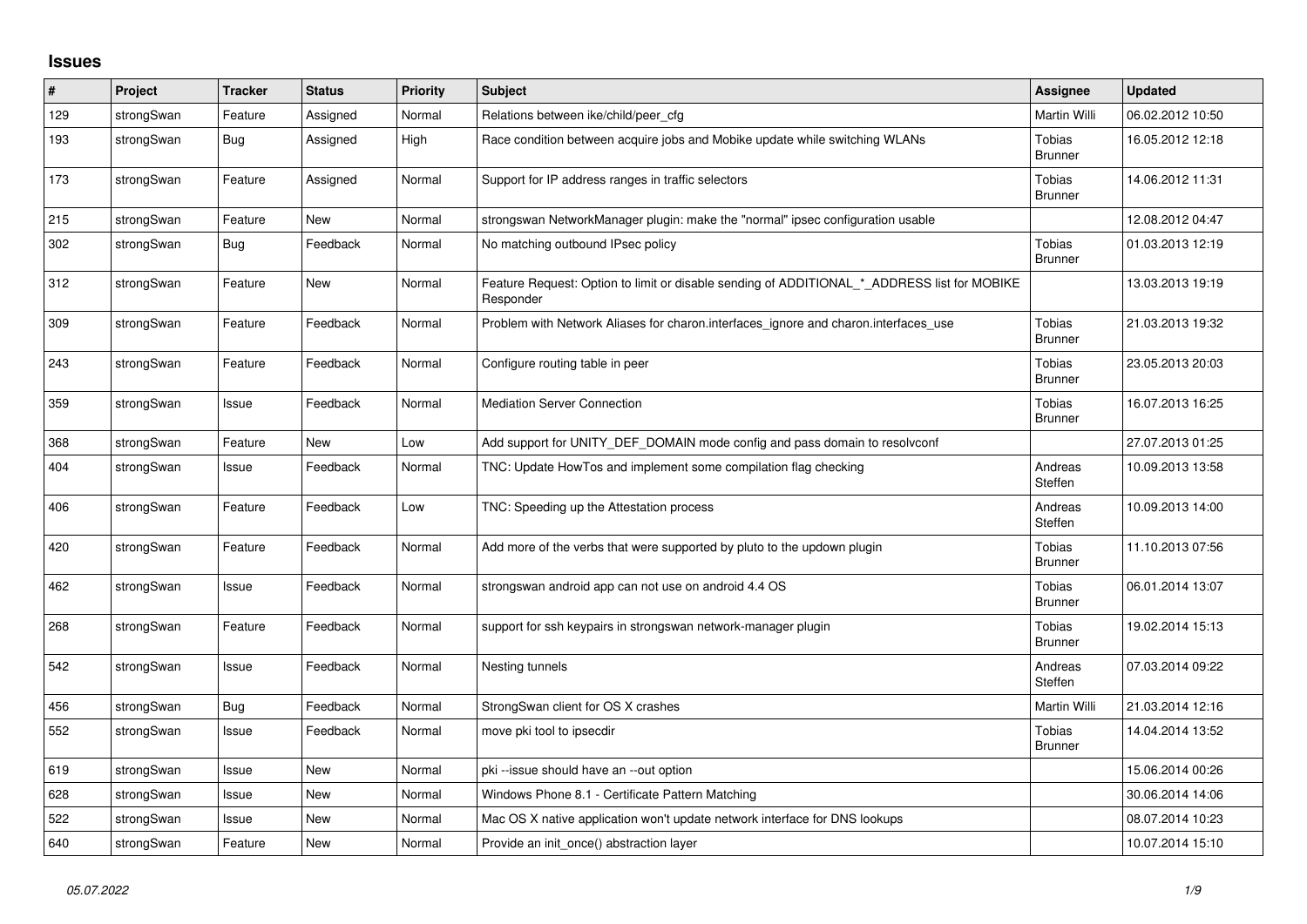| $\vert$ # | Project    | <b>Tracker</b> | <b>Status</b> | Priority | <b>Subject</b>                                                                          | <b>Assignee</b>                 | <b>Updated</b>   |
|-----------|------------|----------------|---------------|----------|-----------------------------------------------------------------------------------------|---------------------------------|------------------|
| 641       | strongSwan | Feature        | New           | Normal   | kernel-iph virtual IP support and IKE routing lookups ignoring IPsec routes             |                                 | 10.07.2014 15:11 |
| 642       | strongSwan | Feature        | New           | Normal   | Windows Named Pipe stream and service                                                   |                                 | 10.07.2014 15:11 |
| 643       | strongSwan | Feature        | New           | Normal   | CNG/Bcrypt native Windows crypto plugin                                                 |                                 | 10.07.2014 15:12 |
| 644       | strongSwan | Feature        | New           | Normal   | Non-monolithic Windows build                                                            |                                 | 10.07.2014 15:12 |
| 645       | strongSwan | Feature        | New           | Normal   | Support HeapAlloc() and friends in leak-detective                                       |                                 | 10.07.2014 15:12 |
| 541       | strongSwan | Issue          | New           | Normal   | List of servers in client config (Failover)                                             |                                 | 13.08.2014 15:10 |
| 693       | strongSwan | Feature        | Feedback      | Normal   | Time policy for roadwarrior                                                             | <b>Tobias</b><br><b>Brunner</b> | 02.09.2014 11:06 |
| 697       | strongSwan | Issue          | <b>New</b>    | Normal   | HA: nodes fail to sync data because of UDP packet drops                                 |                                 | 09.09.2014 14:29 |
| 702       | strongSwan | Issue          | <b>New</b>    | Normal   | ipsec route mode, Strongswan as responder may result collsion in INIT exchange. and ike |                                 | 12.09.2014 16:34 |
| 725       | strongSwan | Issue          | New           | High     | Mediation connection get stuck if peer is not online                                    |                                 | 03.10.2014 12:02 |
| 482       | strongSwan | Issue          | Feedback      | Normal   | NAT-NAT connection                                                                      | Tobias<br><b>Brunner</b>        | 09.10.2014 12:37 |
| 730       | strongSwan | Issue          | <b>New</b>    | Normal   | NAT-NAT fallback                                                                        |                                 | 09.10.2014 12:40 |
| 746       | strongSwan | Feature        | New           | Normal   | Different radius server(s) for accounting                                               |                                 | 22.10.2014 12:23 |
| 766       | strongSwan | Feature        | New           | Normal   | Make retransmit settings tunable by connection                                          |                                 | 14.11.2014 10:02 |
| 777       | strongSwan | Issue          | <b>New</b>    | Normal   | column length in attributes table of strongswan database is too short                   |                                 | 25.11.2014 20:46 |
| 87        | strongSwan | Feature        | <b>New</b>    | Normal   | IPsec Multicast Support                                                                 |                                 | 19.12.2014 14:20 |
| 38        | strongSwan | Feature        | <b>New</b>    | Low      | OCSP in IKE payload, RFC4806                                                            |                                 | 19.12.2014 14:20 |
| 923       | strongSwan | Issue          | New           | Normal   | MOBIKE not working on HA cluster                                                        |                                 | 09.04.2015 09:46 |
| 926       | strongSwan | Issue          | <b>New</b>    | Normal   | HA: resync errors when a node is joining a cluster                                      |                                 | 10.04.2015 15:05 |
| 927       | strongSwan | Feature        | New           | Normal   | Charon: Implement route events and add an consumer in updown plugin                     |                                 | 11.04.2015 12:02 |
| 357       | strongSwan | Issue          | New           | Normal   | Lifetime in case of IKEv1                                                               |                                 | 18.05.2015 10:40 |
| 973       | strongSwan | Issue          | New           | Normal   | IKEv2 dpd + auto=route + tunnel downtime cause additional CHILD_SAs                     |                                 | 29.05.2015 17:40 |
| 994       | strongSwan | <b>Bug</b>     | New           | Urgent   | same rekey time for ike and child causes tunnel deletion for ikev1 in 5.2.2 version     |                                 | 12.06.2015 12:31 |
| 1079      | strongSwan | Feature        | Feedback      | Normal   | Future Plans for firwall configuration equivalent under FreeBSD                         |                                 | 21.08.2015 15:58 |
| 1081      | strongSwan | Feature        | New           | Normal   | Active/standby VPN Gateway Failover                                                     |                                 | 21.08.2015 22:01 |
| 1000      | strongSwan | Feature        | Feedback      | Normal   | Raise ALERT_TS_MISMATCH in IKE V1                                                       |                                 | 09.09.2015 12:47 |
| 1157      | strongSwan | Issue          | Feedback      | Normal   | Message ID overflow RFC 5996 2.2                                                        |                                 | 12.10.2015 13:52 |
| 1165      | strongSwan | Issue          | New           | Normal   | StrongSwan Virtual Ip problem                                                           | Martin Willi                    | 19.10.2015 23:59 |
| 1207      | strongSwan | Feature        | New           | Normal   | Add more than 2 hosts support to HA plugin and make it configurable                     |                                 | 08.12.2015 05:05 |
| 162       | strongSwan | Feature        | Feedback      | Normal   | Submit ClusterIP patches mainline                                                       |                                 | 14.12.2015 20:43 |
| 1008      | strongSwan | Feature        | Feedback      | Normal   | FARP for IPv6                                                                           |                                 | 14.12.2015 20:59 |
| 1251      | strongSwan | Feature        | New           | Normal   | FreeBSD HA                                                                              |                                 | 11.01.2016 22:01 |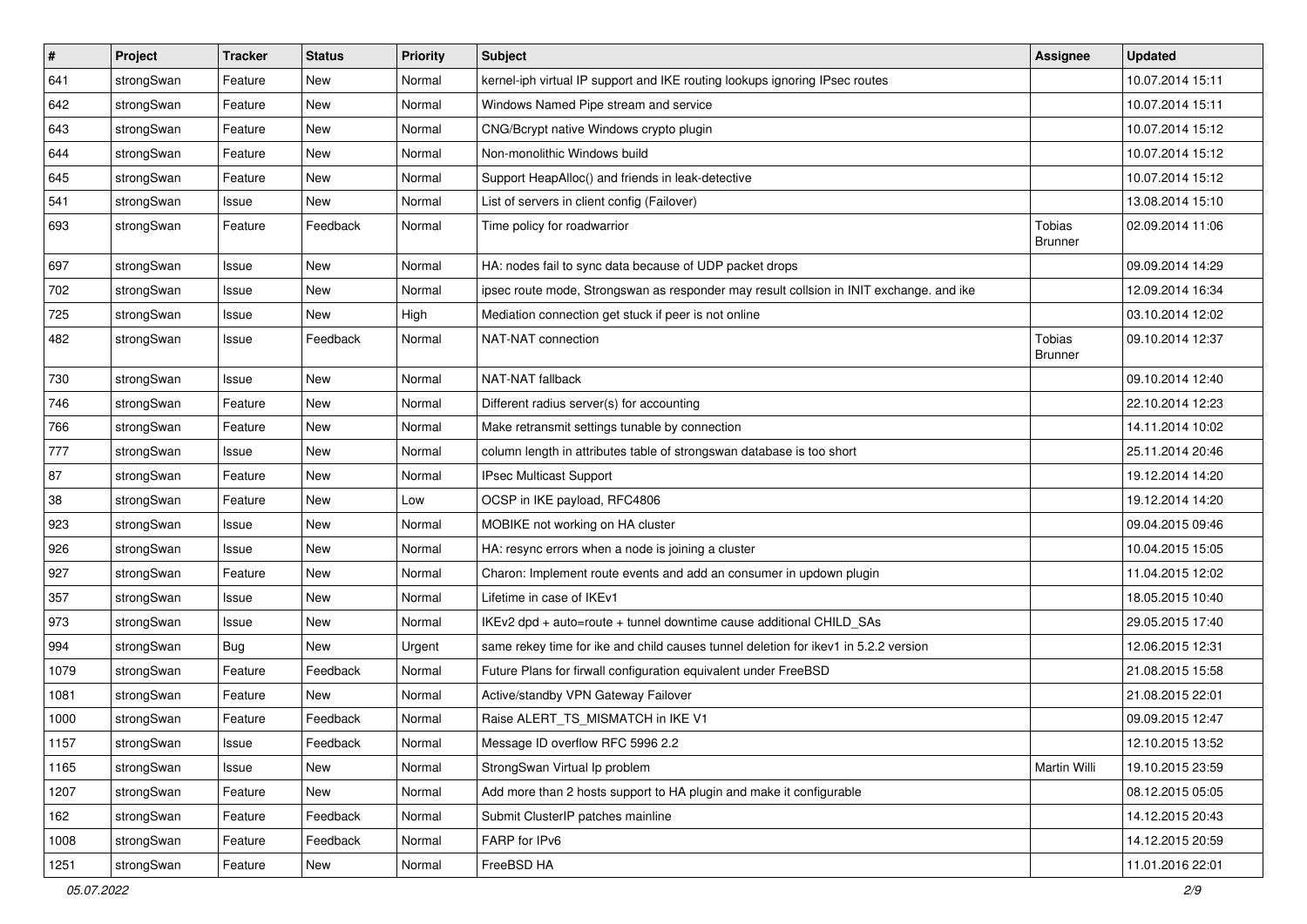| #    | Project    | <b>Tracker</b> | <b>Status</b> | <b>Priority</b> | <b>Subject</b>                                                                                                                                          | <b>Assignee</b> | <b>Updated</b>   |
|------|------------|----------------|---------------|-----------------|---------------------------------------------------------------------------------------------------------------------------------------------------------|-----------------|------------------|
| 930  | strongSwan | Feature        | New           | Normal          | Option to have non-sequential v6 roadwarrior addresses                                                                                                  |                 | 12.01.2016 16:36 |
| 1271 | strongSwan | Issue          | <b>New</b>    | Normal          | X.509 UTF-8 support                                                                                                                                     |                 | 17.01.2016 14:39 |
| 1253 | strongSwan | Feature        | Feedback      | Normal          | Strongswan doesn't support CA bundles                                                                                                                   |                 | 19.01.2016 11:23 |
| 1276 | strongSwan | Issue          | Feedback      | Normal          | Threading: ext-auth hook blocks any other connection attempt                                                                                            |                 | 27.01.2016 12:28 |
| 1289 | strongSwan | Issue          | New           | Normal          | HA plugin should sync last sent packet                                                                                                                  |                 | 01.02.2016 13:59 |
| 1334 | strongSwan | Issue          | Feedback      | Normal          | Version 5.3.5, duplicated tunnel aftr IKE SA rekeyed                                                                                                    |                 | 10.03.2016 11:06 |
| 1338 | strongSwan | Issue          | Feedback      | Normal          | problem with changing esp algorithm in strongswan                                                                                                       |                 | 10.03.2016 18:23 |
| 1383 | strongSwan | Issue          | Feedback      | Normal          | How to limit the amount of the installed Child_SAs                                                                                                      |                 | 08.04.2016 11:20 |
| 1422 | strongSwan | Issue          | Feedback      | Normal          | IKEv1: IKE_SA reauth vs. CHILD_SA rekey race prevents IKE_SA reauthentication in time                                                                   |                 | 20.04.2016 15:06 |
| 1456 | strongSwan | Issue          | Feedback      | Normal          | Missing Tunnel-Client-Endpoint & Tunnel-Server-Endpoint AVP in RADIUS Accounting Start/Stop<br>messages                                                 |                 | 11.05.2016 11:54 |
| 1482 | strongSwan | Feature        | Feedback      | Normal          | Allow changing init limit half open etc. at runtime by reloading strongswan.conf                                                                        |                 | 26.05.2016 14:49 |
| 1506 | strongSwan | Feature        | Feedback      | Normal          | Enhance DoS protection to deny users that failed Authentication                                                                                         |                 | 17.06.2016 14:31 |
| 2110 | strongSwan | Issue          | Feedback      | Normal          | Remote Identity (IDr) in IKE AUTH Response is sent as hex-encoded binary value instead of text<br>when setting leftid to type KEY_ID (leftid=@#xxxxxxx) |                 | 13.09.2016 21:42 |
| 2112 | strongSwan | Issue          | New           | Normal          | Broadcast packets are not relayed from Lan to Vpn clilent                                                                                               |                 | 14.09.2016 14:18 |
| 1082 | strongSwan | Feature        | Feedback      | Normal          | Framed-Route to set leftsubnet                                                                                                                          |                 | 07.10.2016 10:02 |
| 2165 | strongSwan | Feature        | Feedback      | Normal          | missing LIBRESSL_VERSION_NUMBER support                                                                                                                 |                 | 03.11.2016 09:23 |
| 2178 | strongSwan | Issue          | New           | Normal          | ha and updown                                                                                                                                           |                 | 01.12.2016 13:53 |
| 2185 | strongSwan | Feature        | Feedback      | Normal          | INTERNAL_IP4_SUBNET Attribute Support in Android Client                                                                                                 |                 | 10.12.2016 01:14 |
| 2184 | strongSwan | Issue          | Feedback      | Normal          | configuration with multiple RSA keys                                                                                                                    |                 | 14.12.2016 13:09 |
| 2202 | strongSwan | Feature        | Feedback      | Normal          | Radius NAS IP to be specified                                                                                                                           |                 | 18.01.2017 17:58 |
| 2203 | strongSwan | Issue          | Feedback      | Normal          | Protecting symetric traffic using high availability in gateway to gateway setup (both active)                                                           |                 | 15.02.2017 14:20 |
| 2260 | strongSwan | Issue          | New           | Normal          | Number of CHILD_SA for a single connection grows over time                                                                                              |                 | 28.02.2017 13:46 |
| 2273 | strongSwan | Bug            | Feedback      | Normal          | Unable to install strongswan client helper on OSX El Capitan                                                                                            |                 | 10.03.2017 15:34 |
| 2307 | strongSwan | Feature        | Feedback      | Normal          | Permit installation of trap policy for CHILD_SA configurations with unset local_addrs                                                                   |                 | 26.04.2017 15:04 |
| 2319 | strongSwan | Issue          | Feedback      | Normal          | gives up trying to bring up connection after DNS SERVFAIL                                                                                               |                 | 08.05.2017 15:41 |
| 1559 | strongSwan | Feature        | Feedback      | Normal          | Expose received XAUTH/EAP username/password prompts via VICI, send secrets via VICI on<br>prompt                                                        |                 | 09.05.2017 16:28 |
| 397  | strongSwan | Bug            | New           | High            | Receive TS_UNACCEPTABLE errors                                                                                                                          |                 | 31.05.2017 00:35 |
| 2095 | strongSwan | Feature        | Feedback      | Normal          | Support liveness check in Strongswan                                                                                                                    |                 | 31.05.2017 00:56 |
| 2361 | strongSwan | Feature        | New           | Normal          | Import .sswan files from NetworkManager                                                                                                                 |                 | 12.06.2017 15:25 |
| 2394 | strongSwan | Issue          | Feedback      | Normal          | IP is not assigned after re-authentication                                                                                                              |                 | 04.08.2017 19:03 |
| 2409 | strongSwan | Feature        | Feedback      | Low             | Android client status details                                                                                                                           |                 | 18.08.2017 13:23 |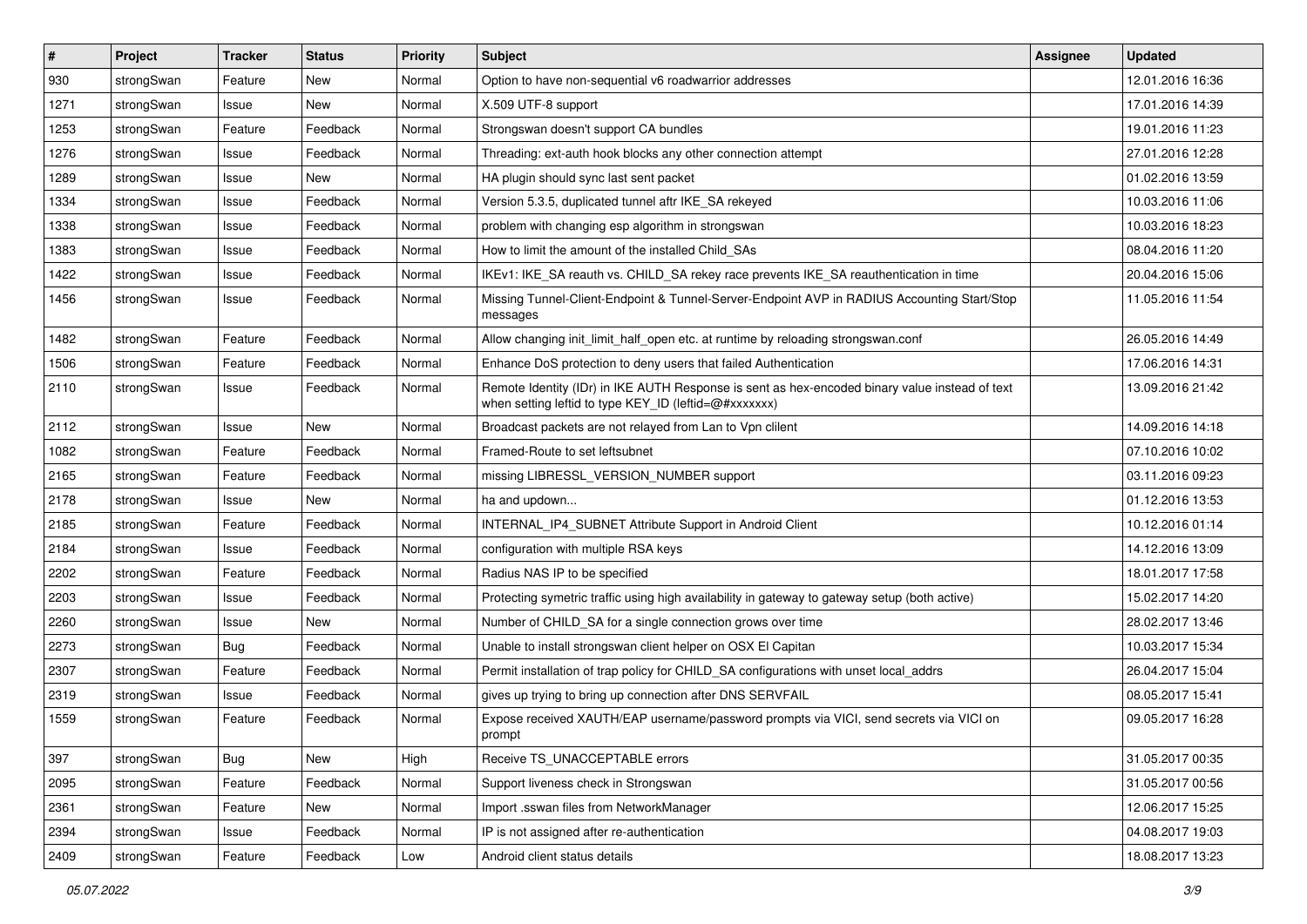| $\sharp$ | Project    | <b>Tracker</b> | <b>Status</b> | <b>Priority</b> | <b>Subject</b>                                                                          | Assignee                 | <b>Updated</b>   |
|----------|------------|----------------|---------------|-----------------|-----------------------------------------------------------------------------------------|--------------------------|------------------|
| 2411     | strongSwan | Issue          | Feedback      | Normal          | VPN server name resolution is done via overlay DNS server upon IKE disconnect           |                          | 22.08.2017 10:42 |
| 960      | strongSwan | Feature        | Feedback      | Normal          | Raise ALERT_PROPOSAL_MISMATCH_IKE in IKE V1                                             | Martin Willi             | 30.08.2017 09:05 |
| 2432     | strongSwan | Issue          | New           | Normal          | PLUTO ME can be different for up-client and down-client                                 |                          | 21.09.2017 11:57 |
| 2077     | strongSwan | Issue          | Feedback      | Normal          | Grace period before reassigning offline IP lease                                        |                          | 06.10.2017 10:44 |
| 2459     | strongSwan | Issue          | <b>New</b>    | High            | updown script deleted firewall rules at down-client in make-before-break responder side |                          | 05.11.2017 19:13 |
| 2464     | strongSwan | Issue          | New           | Normal          | How to Loadbalance strongswan IPsec via NGINX?                                          |                          | 12.11.2017 19:16 |
| 2446     | strongSwan | Issue          | Feedback      | Normal          | Traffic loss during IKE reauth despite make-before-break enabled                        |                          | 27.11.2017 17:12 |
| 2493     | strongSwan | Issue          | Feedback      | Normal          | Pkcs11 Plugin Returns w/Bogus Return Code                                               | Jordan Hrycaj            | 12.12.2017 15:58 |
| 2494     | strongSwan | Issue          | Feedback      | Normal          | Problems With 64bit Slot IDs With Pkcs11 Plugin                                         | Jordan Hrycaj            | 12.12.2017 16:03 |
| 2495     | strongSwan | Feature        | Feedback      | Normal          | LibreSSL Plugin                                                                         |                          | 13.12.2017 09:29 |
| 1068     | strongSwan | <b>Bug</b>     | Feedback      | Normal          | strongswan 5.3.2 and IKEv1 in transport mode causes NO_PROPOSAL_CHOSEN error            |                          | 26.01.2018 13:30 |
| 2560     | strongSwan | Issue          | Feedback      | Normal          | Duplicate CA cert requests sent                                                         |                          | 28.02.2018 10:54 |
| 2580     | strongSwan | Issue          | Feedback      | Normal          | [CFG] handling xx attribute failed in Android or Ubuntu, but works in macOS             |                          | 09.03.2018 17:49 |
| 2618     | strongSwan | Issue          | Feedback      | Normal          | Query regarding assignment of Tunnel IP                                                 |                          | 09.04.2018 10:57 |
| 352      | strongSwan | Issue          | Feedback      | Normal          | unable to allocate SPIs from kernel when running 32 bit binaries on 64 bit Linux        |                          | 17.04.2018 14:59 |
| 2668     | strongSwan | Feature        | Feedback      | Normal          | UE shall include the DEVICE_IDENTITY Notify payload                                     |                          | 22.05.2018 13:48 |
| 2671     | strongSwan | Issue          | New           | Normal          | Passing user-supplied cerificate file names to charon-nm is problematic                 |                          | 23.05.2018 21:27 |
| 2678     | strongSwan | Issue          | Feedback      | Normal          | Phase 1 issue                                                                           |                          | 07.06.2018 20:06 |
| 2682     | strongSwan | Issue          | New           | Normal          | IMV/IMC (re)Attestation                                                                 |                          | 07.06.2018 21:25 |
| 2691     | strongSwan | Issue          | New           | Normal          | Strongswan and KSOFTIRQ cpu utilization                                                 |                          | 26.06.2018 14:34 |
| 2698     | strongSwan | Issue          | Feedback      | Low             | DSCP and kernel-libipsec                                                                |                          | 04.07.2018 15:01 |
| 2392     | strongSwan | Feature        | Feedback      | Low             | enable eap-ttls in Android client                                                       | Tobias<br><b>Brunner</b> | 04.07.2018 19:48 |
| 2621     | strongSwan | Issue          | Feedback      | Normal          | Android: VPN connection stops working, strongSwan shows Connected                       |                          | 06.07.2018 13:06 |
| 2707     | strongSwan | Feature        | New           | Normal          | More attributes taken/translated from radius attributes                                 |                          | 14.07.2018 15:21 |
| 2727     | strongSwan | Feature        | <b>New</b>    | Low             | single pair of selectors per CHILD_SA                                                   |                          | 23.08.2018 12:08 |
| 2726     | strongSwan | Issue          | Feedback      | Normal          | Strongswan selects wrong source IP                                                      |                          | 23.08.2018 13:38 |
| 2729     | strongSwan | Feature        | Feedback      | Normal          | Does Swanctl provide the same option as Ipsec with the rightID using a %?               |                          | 20.09.2018 17:37 |
| 2793     | strongSwan | Feature        | Feedback      | Normal          | Remote identity with certificate                                                        |                          | 15.10.2018 10:20 |
| 2814     | strongSwan | Feature        | Feedback      | Normal          | Force Keepalive Packets if There is no NAT                                              |                          | 29.10.2018 15:47 |
| 2816     | strongSwan | Issue          | Feedback      | Normal          | order of DNS entries is reversed in /etc/resolv.conf                                    |                          | 06.11.2018 10:41 |
| 2823     | strongSwan | Feature        | Feedback      | Low             | Implementing VPN peer failover                                                          |                          | 16.11.2018 10:25 |
| 2854     | strongSwan | Feature        | New           | Low             | Srongswan doesn't sending RADIUS Accounting-On/Off on start up / shutdown               |                          | 10.12.2018 10:19 |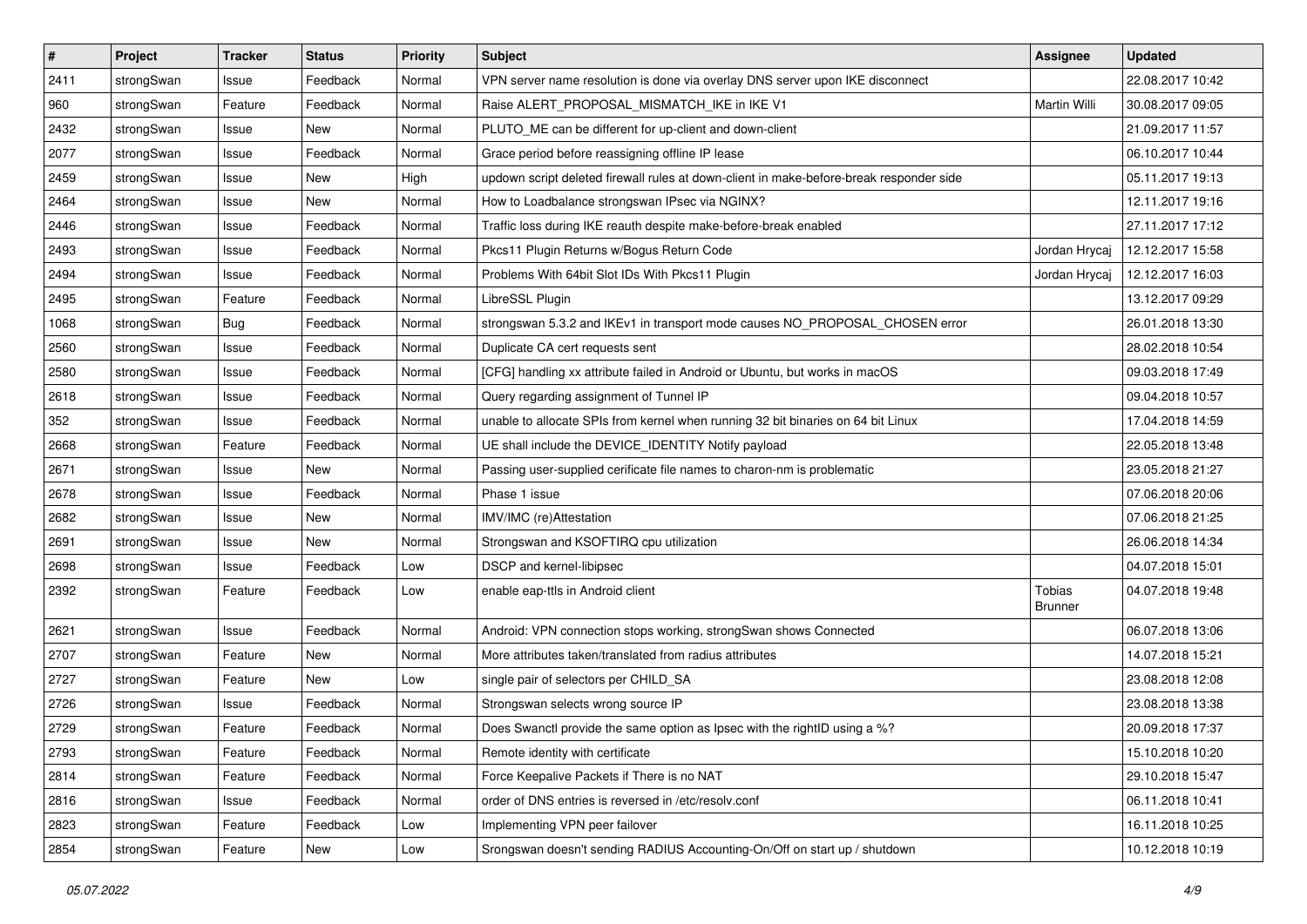| $\vert$ # | Project    | <b>Tracker</b> | <b>Status</b> | <b>Priority</b> | Subject                                                                                                            | <b>Assignee</b>          | <b>Updated</b>   |
|-----------|------------|----------------|---------------|-----------------|--------------------------------------------------------------------------------------------------------------------|--------------------------|------------------|
| 2835      | strongSwan | Issue          | Feedback      | Normal          | Rekeyed SA can't be deleted in standby node                                                                        |                          | 19.12.2018 02:52 |
| 2400      | strongSwan | Issue          | Feedback      | Normal          | Is DPD supposed to detect dead tunnel, or dead IKE instance                                                        |                          | 11.01.2019 22:53 |
| 2870      | strongSwan | Issue          | Feedback      | Normal          | DNS resolution outside of tunnel if DNS server is in remote TS                                                     |                          | 22.01.2019 11:06 |
| 2958      | strongSwan | Issue          | Feedback      | Normal          | Trap policies with unspecified remote IP covering multiple specific ports constantly produce new<br><b>IKE SAs</b> |                          | 11.03.2019 15:03 |
| 2964      | strongSwan | Issue          | Feedback      | Normal          | Route to IKE Gateway Fails to Update Under Particular Configuration                                                |                          | 13.03.2019 10:38 |
| 2972      | strongSwan | Feature        | Feedback      | Normal          | how to add X509v3 Key Usage: Key Encipherment                                                                      |                          | 13.03.2019 13:59 |
| 2966      | strongSwan | Issue          | Feedback      | Normal          | Problems with large amount of subnets in leftsubnet configuration                                                  |                          | 02.04.2019 10:35 |
| 3041      | strongSwan | Issue          | Feedback      | Low             | fail2ban or equivalent                                                                                             |                          | 06.05.2019 09:07 |
| 2750      | strongSwan | Issue          | Feedback      | Normal          | setting WFP SA SPI failed: 0x80320035                                                                              |                          | 27.05.2019 11:59 |
| 3072      | strongSwan | Issue          | Feedback      | Normal          | Windows 10: setting WFP SA SPI fails with error 0x80320014                                                         |                          | 29.05.2019 14:34 |
| 3075      | strongSwan | Feature        | New           | Normal          | <b>IPsec Labelling</b>                                                                                             |                          | 29.05.2019 17:09 |
| 3097      | strongSwan | Issue          | Feedback      | Normal          | charon restart behaviour                                                                                           |                          | 24.06.2019 16:09 |
| 3122      | strongSwan | Issue          | Feedback      | Normal          | Strongswan software iterupts                                                                                       |                          | 18.07.2019 02:27 |
| 3135      | strongSwan | Feature        | Feedback      | Normal          | Android client - settings for connection re-try                                                                    |                          | 12.08.2019 16:32 |
| 3154      | strongSwan | Issue          | Feedback      | Normal          | signature validation failed only with sha2                                                                         |                          | 20.08.2019 11:51 |
| 3151      | strongSwan | Issue          | Feedback      | Normal          | Forecast stops forwarding multicast                                                                                |                          | 26.08.2019 14:06 |
| 3159      | strongSwan | Issue          | New           | High            | backup ipsec tunnels                                                                                               |                          | 26.08.2019 14:28 |
| 3162      | strongSwan | Feature        | Feedback      | Normal          | Strongswan Android support for default DNS suffixes (UNITY_DEF_DOMAIN flag)                                        |                          | 29.08.2019 10:29 |
| 104       | strongSwan | Feature        | Feedback      | Normal          | Postgresql Db Support                                                                                              |                          | 04.09.2019 10:05 |
| 3244      | strongSwan | Feature        | New           | Low             | eap-peap on android                                                                                                |                          | 04.11.2019 10:17 |
| 3254      | strongSwan | Issue          | Feedback      | Normal          | Log level in android level                                                                                         |                          | 08.11.2019 08:36 |
| 3268      | strongSwan | Issue          | Feedback      | Normal          | Traffic disruption -- policy-based VPN to AWS VPN service                                                          |                          | 15.11.2019 16:53 |
| 3276      | strongSwan | Feature        | Feedback      | Low             | N1_MODE_CAPABILITY                                                                                                 |                          | 21.11.2019 16:49 |
| 3282      | strongSwan | Issue          | Feedback      | Normal          | Android VPN client keeps retrying in airplane mode                                                                 |                          | 29.11.2019 16:06 |
| 3298      | strongSwan | Issue          | <b>New</b>    | Normal          | strategies to improve strongswan performance per single SA                                                         |                          | 23.12.2019 14:05 |
| 3304      | strongSwan | Issue          | Feedback      | Normal          | Found unsupported critical X.509 extension: X509v3 Name Constraints                                                |                          | 13.01.2020 14:50 |
| 3307      | strongSwan | Issue          | Feedback      | Normal          | Probable non compliance with RFC 7296 wrt traffic selector narrowing?                                              |                          | 14.01.2020 16:19 |
| 3326      | strongSwan | Issue          | New           | Normal          | update custom routing table (table 220 by default) with new routes if new networks and routes<br>appear            |                          | 10.02.2020 12:01 |
| 3341      | strongSwan | Bug            | Feedback      | Normal          | Application Icon missing on firestick 4K                                                                           | Tobias<br><b>Brunner</b> | 20.02.2020 09:31 |
| 3342      | strongSwan | Issue          | Feedback      | Normal          | Certain fields in Storngswan on Firestick4K are not editable                                                       |                          | 20.02.2020 09:36 |
| 3366      | strongSwan | Issue          | Feedback      | Normal          | Uninstall "any" trap policy if start_action=trap with virtual IPs is used                                          |                          | 13.03.2020 14:57 |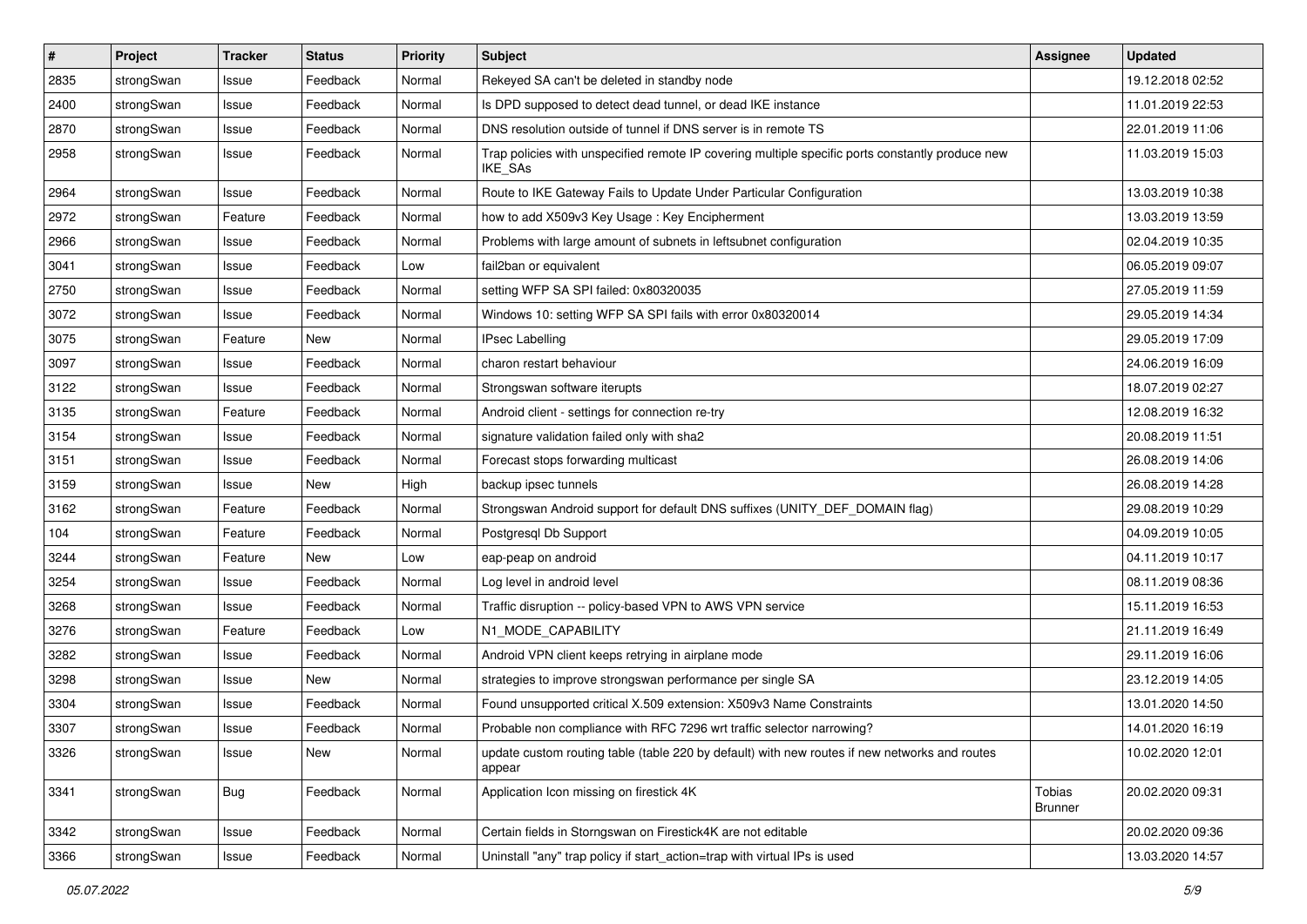| #    | Project    | <b>Tracker</b> | <b>Status</b> | <b>Priority</b> | <b>Subject</b>                                                                          | <b>Assignee</b>          | <b>Updated</b>   |
|------|------------|----------------|---------------|-----------------|-----------------------------------------------------------------------------------------|--------------------------|------------------|
| 3377 | strongSwan | Issue          | Feedback      | Normal          | Interface ID not configured during HA synchronization                                   |                          | 18.03.2020 10:15 |
| 1057 | strongSwan | Feature        | New           | Normal          | conn switching based on eap identity                                                    |                          | 24.03.2020 10:14 |
| 817  | strongSwan | Issue          | Feedback      | Normal          | <b>IKEv2 IPv6 Router Advertisement</b>                                                  |                          | 27.03.2020 17:14 |
| 3389 | strongSwan | Issue          | Feedback      | Normal          | Child SAs not getting created after rekeying                                            |                          | 30.03.2020 15:45 |
| 3398 | strongSwan | Feature        | <b>New</b>    | Normal          | Android client - allow configuring eap_id with EAP-TLS                                  |                          | 06.04.2020 23:19 |
| 3403 | strongSwan | Issue          | Feedback      | Normal          | IKEv2 natd false detection                                                              |                          | 09.04.2020 14:19 |
| 3400 | strongSwan | Issue          | Feedback      | Normal          | Windows 10 IKEv2 rekeying fails                                                         |                          | 16.04.2020 17:08 |
| 3422 | strongSwan | Feature        | Feedback      | Normal          | Allow multiple local id to be specified in a single connection?                         |                          | 23.04.2020 13:19 |
| 2160 | strongSwan | Issue          | Feedback      | Normal          | support for opportunistic encryption                                                    |                          | 06.05.2020 10:32 |
| 3441 | strongSwan | Feature        | New           | Normal          | [Android] Lock modification of VPN configurations on work devices                       |                          | 11.05.2020 10:00 |
| 3442 | strongSwan | Issue          | Feedback      | Normal          | Apply policy based on network interface in transport mode                               |                          | 13.05.2020 10:53 |
| 3456 | strongSwan | Feature        | <b>New</b>    | Low             | move to github/gitlab                                                                   |                          | 22.05.2020 12:27 |
| 3457 | strongSwan | Feature        | New           | Low             | user-friendly pkcs11 certificate selection                                              |                          | 22.05.2020 12:52 |
| 2189 | strongSwan | Feature        | Assigned      | Normal          | Support RFC 8229: TCP Encapsulation of IKE and IPsec Packets                            | Tobias<br><b>Brunner</b> | 05.06.2020 19:48 |
| 3500 | strongSwan | Issue          | Feedback      | Normal          | swanctl --list-cert not listing all certs                                               |                          | 29.06.2020 15:25 |
| 3499 | strongSwan | Issue          | Feedback      | Normal          | ISAKMP Signature hash algorithm / EAP-TLS Authentification                              |                          | 30.06.2020 10:40 |
| 2701 | strongSwan | Issue          | <b>New</b>    | Normal          | Low bandwidth when Iperfing data thorugh IPSEC tunnel                                   |                          | 07.07.2020 13:38 |
| 3516 | strongSwan | Issue          | Feedback      | Normal          | Close IKE_SA after expiry without rekey/reauth                                          |                          | 20.07.2020 19:32 |
| 3490 | strongSwan | Issue          | Feedback      | Normal          | Selecting incorrect auth mode for IKEv1                                                 |                          | 21.07.2020 21:26 |
| 3524 | strongSwan | Issue          | New           | Urgent          | Routing public IP addresses thru the VPN tunnel (Peer is Cisco ISR)                     |                          | 24.07.2020 03:15 |
| 3392 | strongSwan | Issue          | Feedback      | Normal          | mark=%unique and no Internet-connection with VPN                                        |                          | 31.07.2020 15:26 |
| 3534 | strongSwan | Issue          | <b>New</b>    | Urgent          | use of strongswan, ipvlan L2 and kernel ipsec                                           |                          | 04.08.2020 20:59 |
| 3291 | strongSwan | Issue          | Feedback      | Normal          | IPSec IKEv2 Client to VPN service 2                                                     | Tobias<br><b>Brunner</b> | 16.08.2020 12:58 |
| 3545 | strongSwan | Issue          | <b>New</b>    | Normal          | Configuration model for multiple-VRF tunnel endpoints                                   |                          | 18.08.2020 13:50 |
| 3552 | strongSwan | Issue          | Feedback      | Normal          | Internet disconnects after once VPN is established                                      |                          | 30.08.2020 05:35 |
| 3537 | strongSwan | Issue          | Feedback      | Normal          | IPv6 Packets are not transferred from server to client through IPSec using RPC protocol |                          | 01.09.2020 12:50 |
| 3536 | strongSwan | Issue          | Feedback      | Normal          | When Create multiple tunnels restart ipsec service will establish fail.                 |                          | 03.09.2020 13:58 |
| 3558 | strongSwan | Issue          | Feedback      | Normal          | deleting half open IKE_SA with x.x.x.x after timeout with iOS device                    |                          | 05.09.2020 21:23 |
| 3560 | strongSwan | Issue          | Feedback      | Normal          | PSK tunnel working - Cert fails with fragmention errors                                 | Tobias<br><b>Brunner</b> | 11.09.2020 14:15 |
| 3561 | strongSwan | Issue          | Feedback      | Normal          | Azure P2S VPN Linux connection error                                                    |                          | 15.09.2020 12:22 |
| 3564 | strongSwan | Issue          | Feedback      | Normal          | Out of order packets are generated if strong swan is running on multiple cores          |                          | 16.09.2020 10:01 |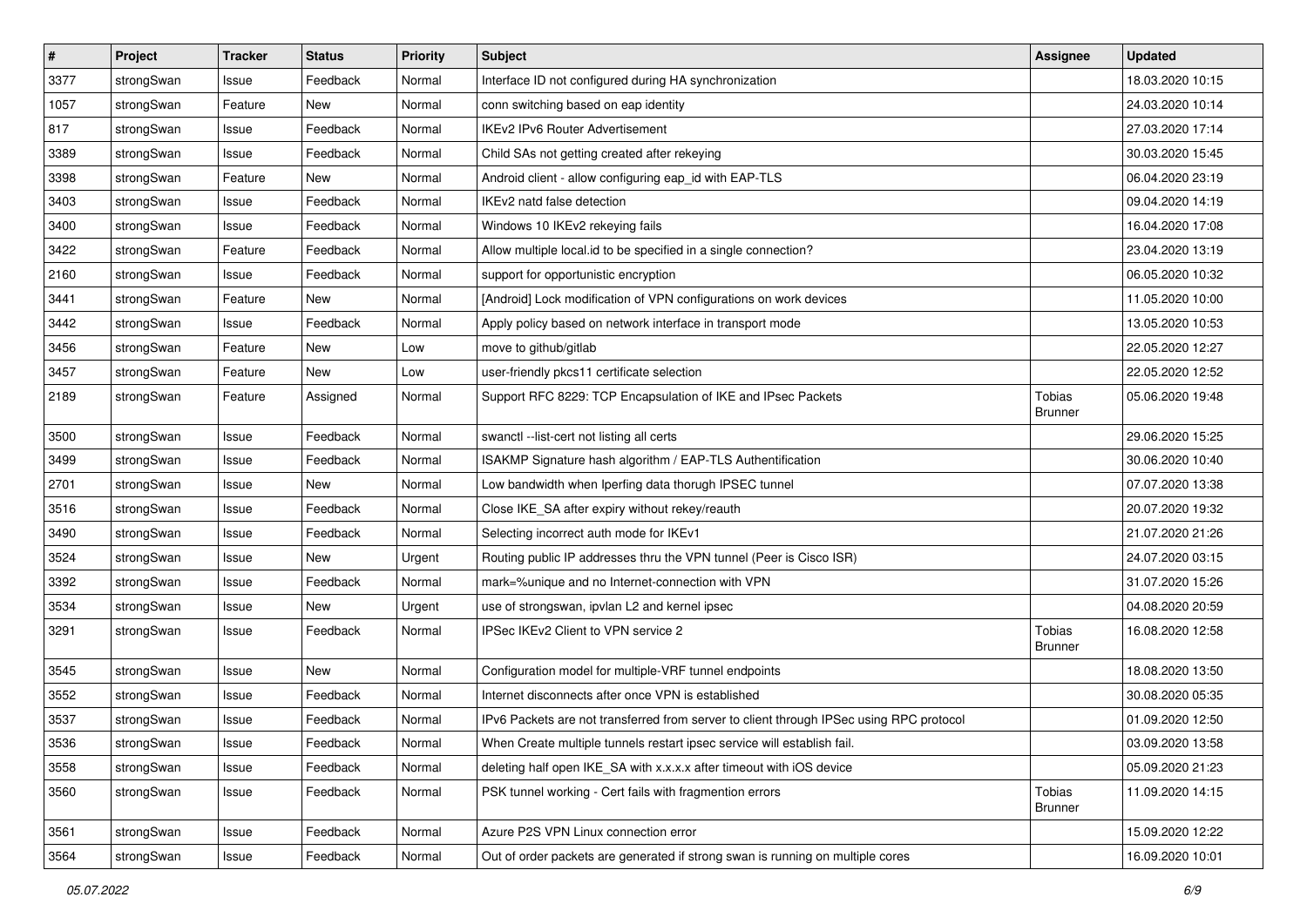| $\vert$ # | Project    | <b>Tracker</b> | <b>Status</b> | <b>Priority</b> | <b>Subject</b>                                                                                               | Assignee                 | <b>Updated</b>   |
|-----------|------------|----------------|---------------|-----------------|--------------------------------------------------------------------------------------------------------------|--------------------------|------------------|
| 3565      | strongSwan | Issue          | Feedback      | Normal          | Filtering out logs or plugin in to do so                                                                     |                          | 16.09.2020 11:45 |
| 3566      | strongSwan | Issue          | Feedback      | Normal          | Number of simultaneous connections limited to 1000 in a cluster                                              |                          | 18.09.2020 09:46 |
| 3568      | strongSwan | Issue          | Feedback      | Normal          | vpn connection is unstable                                                                                   |                          | 23.09.2020 16:28 |
| 3575      | strongSwan | Issue          | Feedback      | Normal          | Tunnel of IPv6 Over IPv4 not accespting Jumbo Packets                                                        |                          | 23.09.2020 16:44 |
| 3576      | strongSwan | Issue          | Feedback      | Normal          | strongswan on openwrt virtual ip inside ipsec tunnel                                                         |                          | 25.09.2020 17:01 |
| 3578      | strongSwan | Issue          | Feedback      | Normal          | ipsec connection to FortiClient VPN                                                                          |                          | 28.09.2020 15:08 |
| 3577      | strongSwan | Issue          | Feedback      | Normal          | StrongSwan Connection adding and deleting over network.                                                      |                          | 28.09.2020 15:13 |
| 3584      | strongSwan | Issue          | Feedback      | Normal          | Separate ipsec.conf file per conn and separate ipsec.secrets file per conn                                   | Tobias<br><b>Brunner</b> | 30.09.2020 17:06 |
| 3580      | strongSwan | Issue          | Feedback      | Normal          | encapsulation and packets not routing into tunnel problems                                                   |                          | 02.10.2020 10:03 |
| 3573      | strongSwan | Issue          | Feedback      | Normal          | ike2 and transit traffic                                                                                     |                          | 05.10.2020 10:55 |
| 3588      | strongSwan | Issue          | Feedback      | Normal          | VPN setup over 4G                                                                                            |                          | 08.10.2020 14:13 |
| 3593      | strongSwan | Issue          | Feedback      | Normal          | Need variable tracking make before break state into updown scripts                                           |                          | 13.10.2020 09:59 |
| 3594      | strongSwan | Issue          | Feedback      | Normal          | How to see the traffic at ESP in UDP SPIs and forwarding rule                                                | Tobias<br><b>Brunner</b> | 15.10.2020 13:57 |
| 3598      | strongSwan | Issue          | Feedback      | Normal          | swanctl on Windows: Support aborting execution                                                               |                          | 19.10.2020 15:01 |
| 3592      | strongSwan | Issue          | Feedback      | Normal          | Tunnel reported as established but log show "found encrypted payload, but no transform set"                  |                          | 20.10.2020 10:37 |
| 3603      | strongSwan | Issue          | Feedback      | Normal          | dns issue in config mode                                                                                     |                          | 20.10.2020 11:50 |
| 3596      | strongSwan | Issue          | Feedback      | Normal          | no issuer certificate found for                                                                              |                          | 21.10.2020 03:27 |
| 3604      | strongSwan | Issue          | Feedback      | Normal          | Email Notification on down status                                                                            |                          | 21.10.2020 10:54 |
| 3597      | strongSwan | Issue          | Feedback      | Normal          | IPSec Client on CentOS 8 - Can't connect using ShrewSoft VPN config file                                     |                          | 21.10.2020 16:38 |
| 3609      | strongSwan | Issue          | Feedback      | Normal          | Potential DNS server IP address conflicts                                                                    |                          | 26.10.2020 11:12 |
| 3606      | strongSwan | Issue          | Feedback      | Normal          | Using ipsec tunnel from "foreign" subnet                                                                     | Noel Kuntze              | 26.10.2020 12:23 |
| 3610      | strongSwan | Issue          | Feedback      | Normal          | farp plugin conflicts with DHCP service                                                                      |                          | 26.10.2020 18:06 |
| 3611      | strongSwan | Issue          | Feedback      | Normal          | Unable to Send Traffic Using NAT on EC2 Instance                                                             |                          | 27.10.2020 16:35 |
| 3607      | strongSwan | Issue          | Feedback      | Normal          | statusall option reports transport established two or three times per IP at start-up                         |                          | 27.10.2020 16:48 |
| 3613      | strongSwan | Issue          | Feedback      | Low             | Load-test jobs scheduled after tunnels are terminated                                                        |                          | 28.10.2020 12:06 |
| 3614      | strongSwan | Issue          | Feedback      | Normal          | Certificate renewal for about to expire certificates                                                         |                          | 30.10.2020 13:30 |
| 3617      | strongSwan | Issue          | Feedback      | Normal          | full-offload swanctl.conf                                                                                    |                          | 03.11.2020 17:24 |
| 3616      | strongSwan | Issue          | Feedback      | Normal          | With Strongswan 5.7.2, unique=never not allowing multiple clients to establish tunnels with same<br>identity |                          | 05.11.2020 12:32 |
| 3618      | strongSwan | Issue          | Feedback      | Normal          | Use side-band to configure strongswan's                                                                      |                          | 09.11.2020 10:38 |
| 3625      | strongSwan | Issue          | Feedback      | Normal          | Always on VPN when the client is on the same LAN as the VPN server                                           |                          | 10.11.2020 18:45 |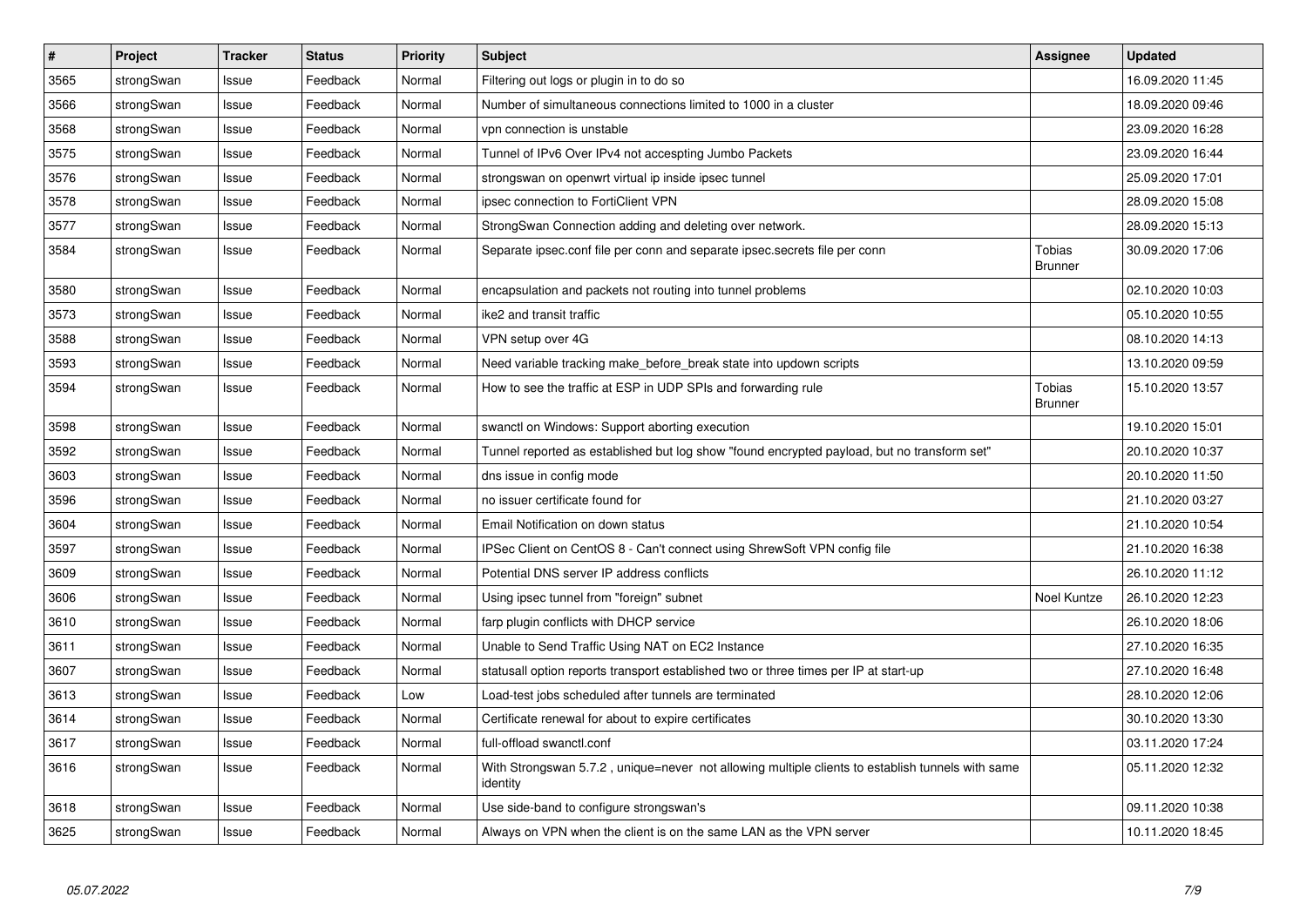| $\pmb{\#}$ | Project    | <b>Tracker</b> | <b>Status</b> | Priority | <b>Subject</b>                                                                                                                      | Assignee                 | <b>Updated</b>   |
|------------|------------|----------------|---------------|----------|-------------------------------------------------------------------------------------------------------------------------------------|--------------------------|------------------|
| 3626       | strongSwan | Issue          | Feedback      | Low      | "Always On VPN" not available in Fire TV 4k                                                                                         | Tobias<br><b>Brunner</b> | 11.11.2020 12:41 |
| 3620       | strongSwan | Issue          | Feedback      | Normal   | L2TP/IPSEC ipsec.conf setting                                                                                                       | Tobias<br><b>Brunner</b> | 12.11.2020 10:14 |
| 3629       | strongSwan | Issue          | Feedback      | Normal   | IPSec enc only on specific dport/proto                                                                                              |                          | 16.11.2020 10:04 |
| 3628       | strongSwan | Issue          | Feedback      | Normal   | Constant `retransmit` while establishing CHILD SA                                                                                   |                          | 16.11.2020 10:14 |
| 3630       | strongSwan | Issue          | Feedback      | Normal   | The certificate is loaded but not used.                                                                                             |                          | 18.11.2020 10:29 |
| 3636       | strongSwan | Issue          | Feedback      | Normal   | Tor behind VPN                                                                                                                      | Tobias<br><b>Brunner</b> | 23.11.2020 14:09 |
| 3640       | strongSwan | Issue          | Feedback      | Normal   | Problem surfing via VPN form Android APK on a sepcific Mobile Operator                                                              |                          | 26.11.2020 11:43 |
| 3642       | strongSwan | Issue          | Feedback      | Normal   | How to distinguish encapsulated packets from different interfaces                                                                   |                          | 30.11.2020 09:38 |
| 3643       | strongSwan | Issue          | Feedback      | Normal   | Strongswan and FRR NHRP                                                                                                             |                          | 01.12.2020 10:55 |
| 3647       | strongSwan | Issue          | Feedback      | Normal   | Is it possible to receive INTERNAL IP4 SUBNET attributes in updown scripts                                                          |                          | 02.12.2020 17:06 |
| 3650       | strongSwan | Issue          | Feedback      | Normal   | HA behaves very strange                                                                                                             |                          | 04.12.2020 08:53 |
| 3653       | strongSwan | Feature        | Feedback      | Normal   | Is there any possibility to pass any non-standard parameters for tunnels (ike or child sa) for use by<br>custom plugin?             |                          | 08.12.2020 11:03 |
| 3654       | strongSwan | Issue          | Feedback      | Normal   | The L2tp/ipsec tunnel interface will not be delete when the connect abnormal interrupt.                                             |                          | 08.12.2020 12:24 |
| 3652       | strongSwan | Issue          | Feedback      | Normal   | In strongswan ipsec.conf, how to set the "ike" parameters so that it can support all hash Algorithm<br>and DH group server support? |                          | 08.12.2020 12:35 |
| 3662       | strongSwan | Issue          | Feedback      | Normal   | unamed session                                                                                                                      |                          | 04.01.2021 11:32 |
| 3665       | strongSwan | Issue          | Feedback      | Normal   | When there is data flow, the VPN tunnel will not automatically connect                                                              | Tobias<br><b>Brunner</b> | 05.01.2021 16:26 |
| 3663       | strongSwan | Issue          | Feedback      | Normal   | Multiple ways to end up with duplicate / redundant child SA entries                                                                 |                          | 06.01.2021 16:15 |
| 3668       | strongSwan | Issue          | Feedback      | Normal   | Configuring the strongSwan Helm chart on openshift                                                                                  | Tobias<br><b>Brunner</b> | 07.01.2021 16:33 |
| 3651       | strongSwan | Feature        | <b>New</b>    | Normal   | Support for FC-SP-2                                                                                                                 |                          | 07.01.2021 20:04 |
| 3669       | strongSwan | Issue          | Feedback      | Normal   | Failed connection to IKE SA (Checkpoint Server)                                                                                     |                          | 08.01.2021 17:58 |
| 3671       | strongSwan | Issue          | Feedback      | Normal   | Windows client failed with 13843 against Strongswan via SQL backend                                                                 |                          | 13.01.2021 14:43 |
| 3672       | strongSwan | Issue          | Feedback      | Normal   | ESP connection over IPv6                                                                                                            |                          | 14.01.2021 17:04 |
| 3673       | strongSwan | Issue          | Feedback      | Normal   | IKEv2/IPSec MSCHAPv2 fails on Android 11 (API 30).                                                                                  | Tobias<br><b>Brunner</b> | 17.01.2021 07:25 |
| 2357       | strongSwan | Issue          | Feedback      | Normal   | How to initiate IPsec SA Transport Mode without IKE?                                                                                |                          | 18.01.2021 18:36 |
| 3678       | strongSwan | Issue          | Feedback      | Normal   | IKE authentication credentials are unacceptable - Ubuntu Server - Windows 10 client                                                 |                          | 19.01.2021 18:29 |
| 3498       | strongSwan | Issue          | Feedback      | Normal   | FreeBSD + dhcp+farp plugin                                                                                                          |                          | 22.01.2021 10:44 |
| 3680       | strongSwan | Issue          | Feedback      | Normal   | How to unload a paritcular certificate from strongswan.                                                                             | Tobias<br><b>Brunner</b> | 27.01.2021 09:28 |